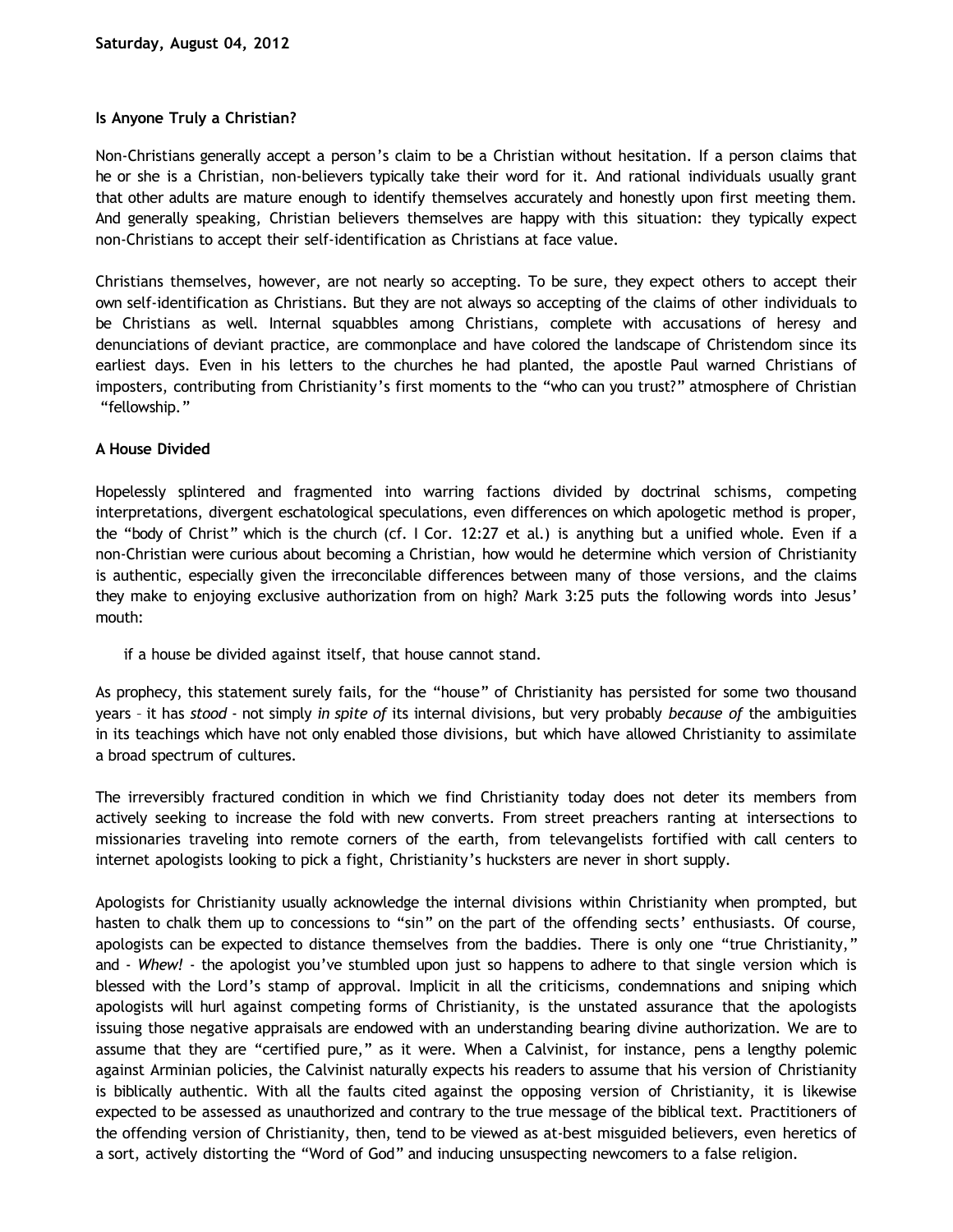#### **"You were never a Christian"**

A vast number of those who are critical of Christianity, considered themselves at one time in their lives to be Christians as well. They were raised in a church, or in their teens or twenties had a conversion experience which sometimes led to a prolonged period of indoctrination and immersion within a community of believers. Such critics have the advantage of informing their objections against the Christian worldview with firsthand experience as an insider.

However, those who are presently Christian insiders are typically anxious to discount a defecter's qualifications as a one-time genuine insider. Believers will happily report that you weren't really a Christian all those years after all. (Somehow he knows this, even though he was never there.) This denial serves two immediate purposes for the believer. First, it gives him license to discredit the critic's understanding of Christian doctrine and, by extension, his objections to the faith, by reasoning that his involvement in Christianity was inauthentic, superficial, or tarnished by false doctrine (there are so many of these that such speculations have a high initial likelihood in his mind). Second, it helps the believer squelch any fears that he may have that one day he, too, may depart from the faith. The believer, we shall find, is in fact so riddled with anxiety about his own standing in the faith that any conjecture plausibly assuaging his salvation doubt, even if only momentarily, is welcome. The very existence of non-believers is sufficiently discomforting for the believer; the existence of those who have defected from the faith is near intolerable, and discrediting them is of utmost importance.

When defenders of Christianity gleefully tell former Christians who are now critical of Christianity, that they really weren't Christians after all, the immediate evidence which they cite to support this denunciation is their present state of non-belief, even their antagonism toward the Christian worldview. To justify this move, apologists will point to I John 2:19, which states:

They went out from us, but they were not of us; for if they had been of us, they would no doubt have continued with us: but they went out, that they might be made manifest that they were not all of us.

The thinking here seems to be that, if one were truly a Christian in the past, he would not have turned from Christianity and taken up a critical view of "the Lord." This perspective in turn implicitly affirms the "once saved always saved" conception of Christian soteriology. In Calvinism, this belief corresponds to the doctrine known as the "perseverance of the saints." But this raises a question which, for the believer, hits too close for comfort.

### **The Question of One's Assurance of Salvation**

Implicit throughout all of this is the underlying implication that, on Christianity's terms, a person can *believe* that he is saved *without truly being saved*. In other words, a person can believe that he is a Christian when in fact, according to all the doctrinal hair-splitting of the Christian tradition's many gatekeepers, he is not a Christian at all. Apologists who rely on this strategy to dismiss criticisms of their worldview open a can of worms that will come back to haunt him. The root issue here is not the solvency of the former believer's understanding of Christianity, but a believer's *assurance of salvation*. If the former Christian's objections can be defused by arguing that he wrongly believed that he was a genuine Christian way back when, it is equally plausible to suppose that the apologist wrongly believes that he is saved, and that his defenses of Christianity are consequently defective. Since defenders want to make the matter personal, we have every right to ask what assurance the apologist provides us that *his* salvation is biblically secure.

The topic of the believer's assurance of salvation is a mainstay of the preacher's pulpit. Assurance of one's salvation is a persistent problem for believers, and it is a matter with which pastors must continually wrestle. Pastor Tim Conway, whose YouTube sermon ["Do You Want Assurance of Salvation?](http://www.youtube.com/watch?v=_6UTDtI5cEI)" was endorsed on the blog [Grace in the Triad](http://www.blogger.com/), discusses the matter at length. Reacting to the mind-shattering reverberations which believers experience as a result of salvation doubt, Conway states (7:36 – 9:13):

…the truth is, when assurance is lacking, life here on earth is anything but sweet. Right? I mean, if you've ever lacked assurance, you know that to be true. Or if you've ever watched somebody that lacks assurance, you just see the kind of misery written all over their face. You don't need to be a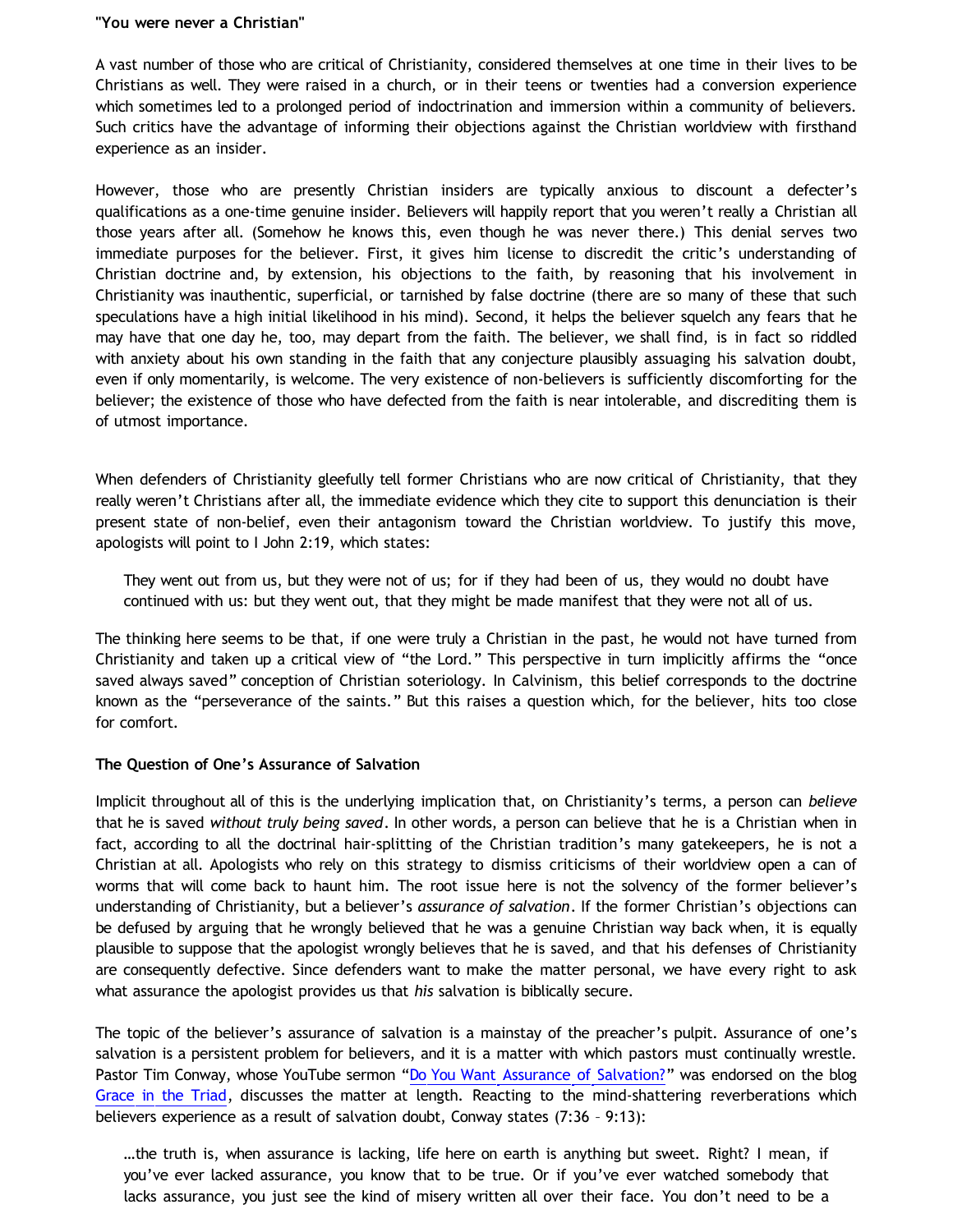Christian long, you don't need to look far, before you run into somebody that does lack assurance. In fact, I believe that we may be in somewhat of an assurance crisis today. I mean, I get emails and I get phone calls on a regular basis from people who are struggling with assurance. …It seems to me that it' s a problem. I don't think it's new to our generation. I think it's actually one that the church has known throughout the centuries, and even the millennia. I believe that because, why in the world would Thomas Brooks have even written a book like he did 360 years ago on Christian assurance… unless it was his pastoral juices flowing towards those that he saw were struggling, and so he put his pen to paper in an attempt to help them. And that's probably what was happening. And you know what the reality is? The reality is that anybody who professes to be a Christian, their assurance is gonna get tested by the Word of God itself! Right? This is a very common text, "but not everybody who says to me 'Lord, Lord' is gonna enter the kingdom of heaven, but the ones who the will of my father in heaven."

So according to Conway, assurance of salvation among Christians is in crisis today, and probably has been since the inception of Christianity. (Indeed, a close reading of the New Testament epistles will reveal that challenges to maintaining faith among believers are nothing new.) Notice that immediately Conway points out that the first thing that will challenge the believer's assurance in his own salvation is the bible itself. The dirty little secret is that assurance of salvation is something which every believer desperately yearns for, but can never attain, for the biblical text – particularly in the New Testament – is strewn with devices which will only sabotage one's religious confidence.

"Right from the Garden of Eden," writes Edmund D. Cohen in his book *The Mind of the Bible-Believer*

we find concern expressed about God's children's failure to get it through their heads that God means what he says, that they are to suffer when they neglect to take him at his word, and if they keep it up flagrantly enough for long enough some foreign aggressor will be empowered by God to bring them under captivity. (pp. 270-271)

If "God's children" have had a history of failing "to get it through their heads that God means what he says" since Adam and Eve, how much more urgent is the issue of determining *what* "God means" when the texts supposedly representing its will are so stubbornly resistant to clear and accessible interpretation? Realizing that the Christian god means what it says is one thing, but understanding what it says is where the problems really begin to bubble up for the individual believer. And with so many competing interpretations and rivaling theologies carrying the banner of Christianity, the urgency of this matter cannot be overemphasized.

So naturally the believer, particularly if he is conscientious about his faith, is going to be concerned about whether or not he is fulfilling any requirements which the bible places on him for being saved. So the first order of business for him in this interest is determining what if any requirements for salvation are laid out in the bible. The search for a "salvation formula" in the biblical text yields some perplexing if not disquieting discoveries. Does one merely need to "confess with [his] mouth the Lord Jesus" and "believe in [his] heart that God hath raised him from the dead" (Rom. 10:9) to be saved? Does one merely need to "call upon the name of the Lord" in order to "be saved" (Rom. 10:13)? Does one need to be "baptized… in the name of Jesus Christ for the remission of sins, and… receive the gift of the Holy Ghost" (Acts 2:38)? Neither of these passages mention repentance. But in Acts 3:19, we read: "Repent ye therefore, and be converted, that your sins may be blotted out, when the times of refreshing shall come from the presence of the Lord." Does one need to "confess [his] sins" in order to be "forgiven" and "cleansed" of "all unrighteousness" (cf. I John 1:19)? Is one to be "baptized in the name of the Lord" (Acts 10:48), "baptized with the Holy Ghost" (Acts 11:16), or baptized "in the name of the Father, and of the Son, and of the Holy Ghost" (Mt. 28:19)? What exactly is the proper formula for attaining salvation, or is there a formula to begin with?

Contributing to the salvation doubt which the believer hopes effectively to conceal from others (from both believers and non-believers), is the tension which he will continually experience between the lofty promises of salvation on the one hand, and the mentally destabilizing undercurrents of numerous biblical passages vying against his assurance of those promises. He will frantically scour his life in search of evidences confirming his salvation, but in doing so he will only find telltale signs that his salvation is in jeopardy. When he searches the bible for reassurance, he finds warnings which only increase the sting of his doubts. When he prays to his savior, he is overcome with overwhelming confabulations of inferiority, privately wondering how he – a pathetic puny human being still soiled with the indelible residue of Adam's sin – can approach the imaginary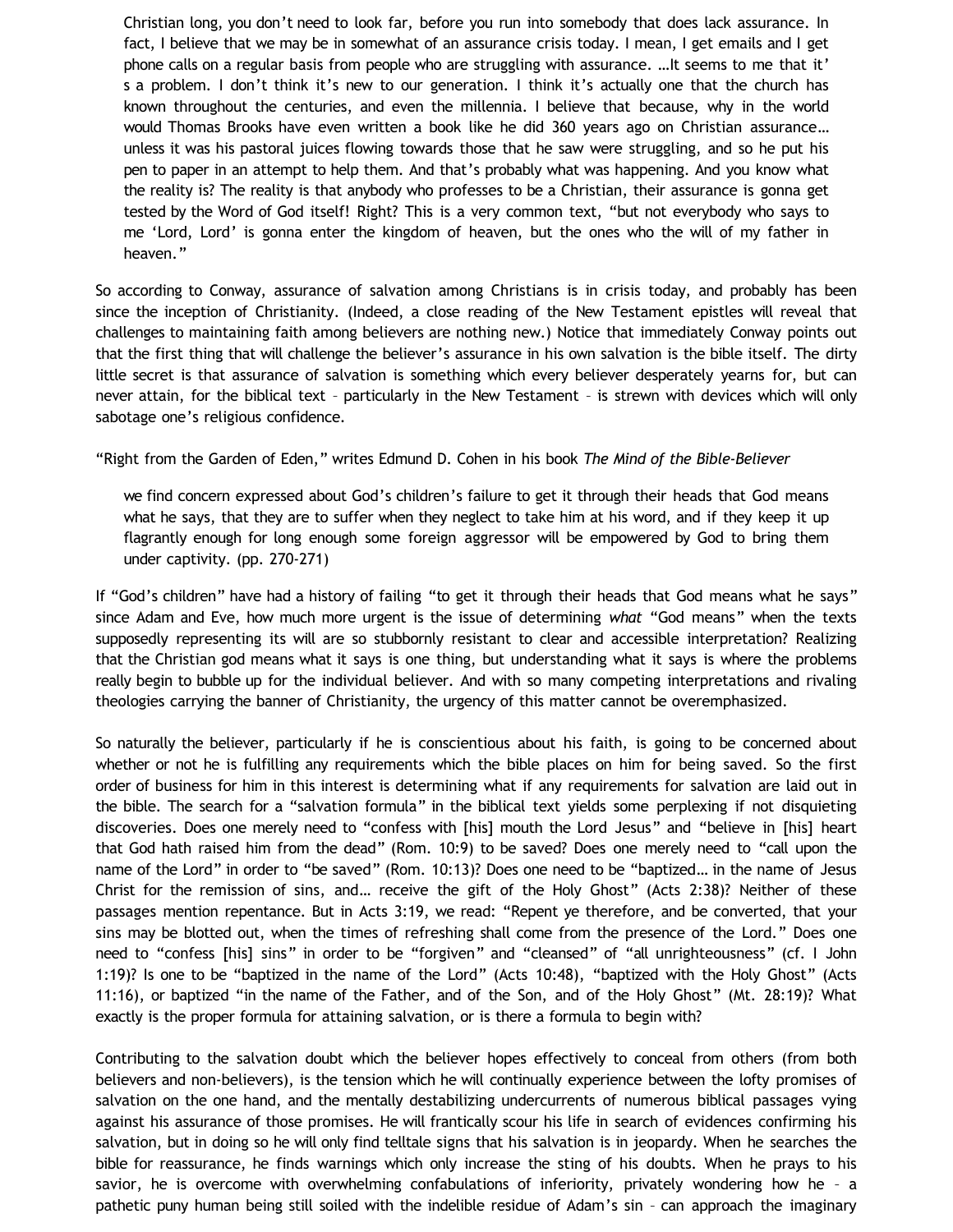throne of Christ without having been fully cleansed of past stains and lingering offenses. Pleas for purification are uttered to something the believer only imagines, so naturally the lack of a verbal response will leave the believer wondering and unsatisfied. His doubts will only continue to haunt him as a result.

Compounding this tension is the effort which maintaining the Christian worldview requires the believer to expend in order to straddle two horns of a fundamental moral contradiction: on the one hand, he champions a worldview which excoriates selfishness, while on the other hand this worldview compels the believer to waste precious psychological energy continually worrying about himself, particularly his standing with "the Lord" and his eternal destiny. How can he know *for sure* that his name is written in the Book of Life? With numerous points of psychological tension conflicting the believer at various levels of his inner personal experience, both conscious and unconscious, the believer's entire psyche is haunted by pangs of guilt which occupy his awareness whose causes he labors in futile effort to outrun.

In wrestling with the issue of assurance of salvation, Conway draws attention to various points which are apparently supposed to help lift the believer out of the pit of his crisis. Sadly, nothing Conway says is up to the task. For example, one point which he emphasizes to believers is the premise that the believer's assurance has an object. He states (32:32 – 36:10):

Observation six. There is an object of our assurance. Notice it. Back to Hebrews 6:11. "We desire each one of you to show the same earnestness to have the full assurance of hope until the end." Now this is where we begin to get to the meat of the matter. Biblical Christian assurance has an object. The object according to Hebrews 6:11 is hope. Now, now stay with me here. You don't want to miss this. What is hope? Hope? Hope is always looking future. Hope isn't about what we have already. Hope isn't about what we see. Hope isn't about what we possess. Hope is future-oriented. Hope has to do with something future, something out there. Hope in the eyes of the world… Think with me about hope, when the world says that they hope for something. That hope is nothing more than their desire. "I hope I win the lotto." It's their desire, often a corrupt one, which is couched in uncertainty. When they say "I hope I win the lotto," and you ask them, "Do you really think you're gonna?" "Well, I hope it won't rain next week." You see, there's no certainty in that. It's not built on anything that's gonna give you real confidence that it's gonna happen. "I hope brother Tim won't preach long today." I mean, there's no certainty that's gonna happen, right? But that's the way the world tal… We talk that way a lot. And we use the word often that way. But it expresses uncertainty. But when we talk… Listen, when the Bible talks, you got hope, and what's… what's comin' like the engine before it? Hope is the caboose here. It's being towed along by full assurance. You don't find any… any notion of uncertainty in this. And even if the full assurance wasn't there, hope in the bible is hope with a certainty. It's hope with expectation. It's not these uncertainties. Brethren, there's a basis of expectation, there's a basis for the hope of what we have. Brethren, I mean think with me here. Isn't … Can you see a difference between "Well, we're havin' a company picnic next Tuesday, this coming Tuesday, and I see there's a thirty percent chance of rain. I hope it won't rain." But it's not like, it's not like there's any expectancy, it's not like they have any power, or know anybody with pow… – unless of course they know the Lord – but, there's no certainty in that. There's a difference for the Christian saying, "I have a hope of being saved to the uttermost." There's certainty in that. You say, "What's the certainty?" Brother, that's what this book of Hebrews is all about! You find Christ the radiance of the glory of God. You find him creating. You find him sustaining. You find him the exact image. You find him calling God. Your throne O God is forever and ever…

Throughout this entire speech, Conway provides an exquisite example of someone desperately trying to find his way out of a maze and continually stumbling into its booby traps. His stated aim is to prove that one's salvation can be assured, that one can be certain that he is saved. He starts off in this section by saying that one's assurance has an object, and that this object is *hope*. Sadly, he has already left the believer behind, because his crisis is that he is not certain in his salvation, not yet anyway. But now the believer is being told that the object of this certainty, the object of the assurance of salvation which the bible offers, is merely a hope. Immediately Conway sabotages his own efforts here by pointing to what the world means by hope, and showing that there's no certainty in it. But Conway assures us that biblical hope is somehow different. How is it different? Conway does not make this clear at all. In fact, it is troubling how flustered Conway comes across in reaction to the problem he's made of the matter, going as he does by the bible's own self-sabotaging prompts. Even Conway's metaphor of hope being the caboose and assurance being the engine fails to deliver: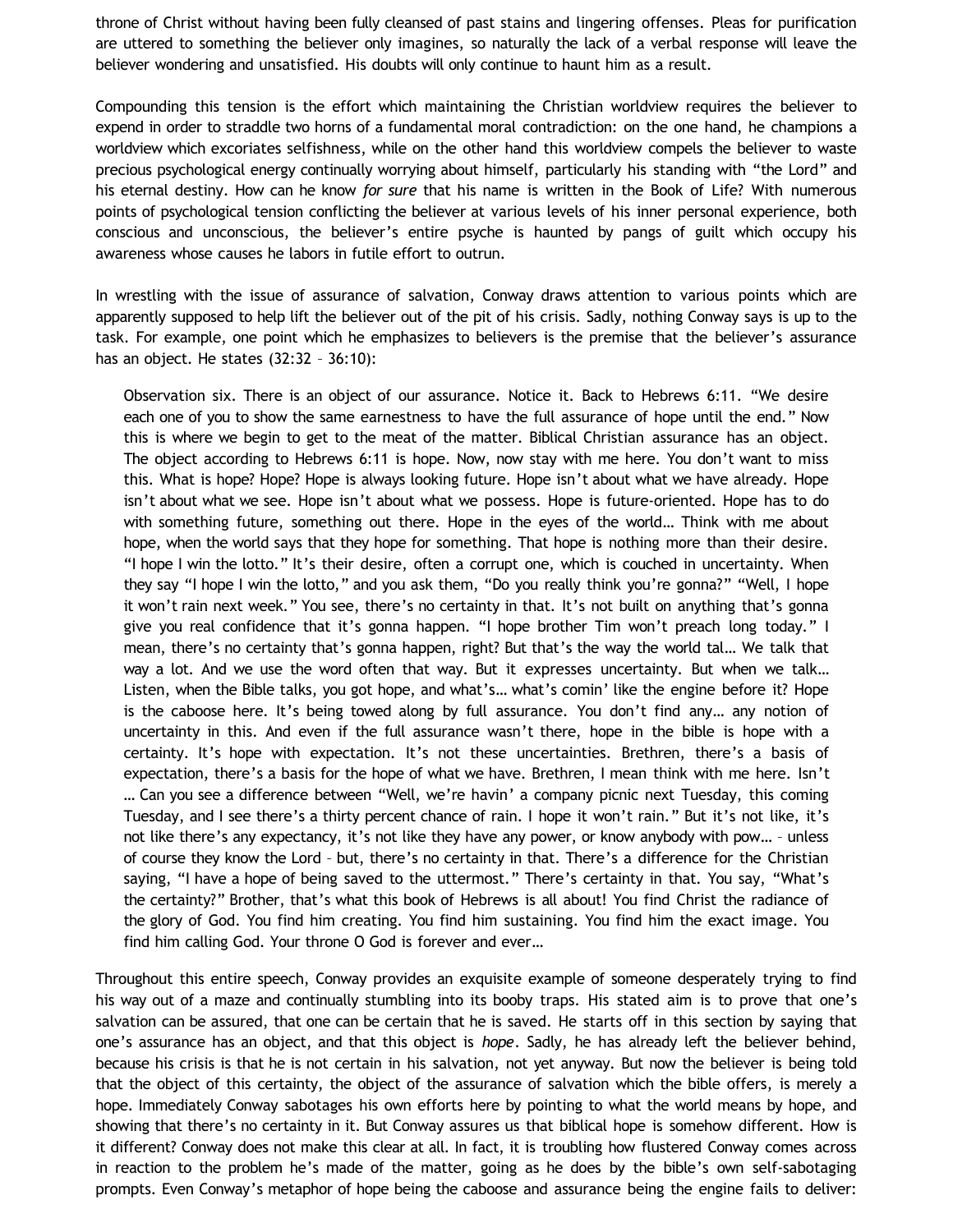it only shows how viciously circular the whole affair is. But even this metaphor, whatever its supposed value, is nullified when he says "even if the full assurance wasn't there, hope in the bible is hope with a certainty." This just leaves us with the image of a caboose with no engine to pull it, as though it weren't needed after all. The real aim here is not to satisfy a rational need, but simply to keep a fantasy alive, and that is why the project which Conway set out to tackle is doomed to failure.

The only way that Conway can find out of the mess he has created here, is to whip up the crowd in a fervent, firey frenzy, thus redirecting attention away from the matter he is speaking on – namely assurance of salvation – to a rallying fit of emotionalism, all the while hoping that no one notices that he has more pieces than he started out with. I can only suppose that any believers really paying attention to what Conway said here, must have really felt let down by it all. For after all the whooping and jubilation of calling out to the Christian god, the problem of assurance of salvation remains, and with no solution in sight.

## **The Apologist's Hope in Pretense**

Now of course, apologists anxious to win arguments and prevail in debates, are not likely to admit that they wrestle with salvation doubt. To do so would undermine the assurance which they strive to project in the face of opposition to their god-belief. It certainly would not work to the apologist's advantage to come clean about his own doubts in the heat of debate. He's not likely to say, "Yes, you have a point there about evil indiscriminately preying on believers and non-believers alike, and while I've wrestled with this problem psychologically for many years, I still have not found a satisfying answer to this problem." Rather, he can be expected to fault *you* for some moral indiscretion which he will only identify in such general terms that it seems plausible in his mind, never really answering the objection that you've raised (and never letting on that he has no answer to it).

To maintain his participation in his religion, the believer must maintain an exterior which masks and conceals a turbulent inner psychological experience which involves traumatic levels of uncertainty and anxiety. Cohen observes:

All the while that the believer is "witnessing" and "testifying" to the effect that his religion has given him something to hear, see, touch or handle, or something even better in lieu of those, he is stifling in inner apprehension that he has had no such thing. The more he stifles it, the worse the irritation of nagging bad conscience gets, since stifling that sense of bad conscience without coming consciously to terms with its cause is inherently a dishonest thing to do. So he stifles it all the harder, to keep the apprehension down, out of awareness. This self-generating, "vicious cycle" is greatly amplified by the presence of lurid, scandalous implications in the pertinent biblical content. By having the biblical content implicate not only otherwise neutral matters made taboo by biblical prohibitions but aspects of one's own personality that would be taboo in any civilized society as well, an immensely powerful dissociation (or repression) pertaining to those ideas, avoiding unsettling conscious confrontation with their implications, can be triggered. (*The Mind of the Bible-Believer*, p. 249)

Over time, the believer can become quite skilled at carrying on airs, at outwardly projecting pious confidence in his religious beliefs and assurance of his salvation while doing his best to repress within the private confines of his psychology the unquenchable doubts upon which the entire project of his faith-preserving efforts relentlessly teeters.

When confronted with non-believers, the believer already has at his disposal a scheme by which he aims to dispel criticisms of his religious belief system. Broadly speaking, he seeks to characterize non-believers as having a "problem" – i.e., a congenital disorder inherent in non-belief as such, one which is not fundamentally philosophical, but which rather stems from the depravity inherent in the non-believer as an unregenerate " image-bearer." "The problem of unbelief," writes Chris Bolt in [this blog entry,](http://www.choosinghats.com/2012/05/the-unbelievers-problem/) "is first spiritual, then moral, and only then intellectual." Presuming this to be the case underlying "unbelieving thought" as such, and therefore underlying any criticism of the biblical worldview, allows the believer to avoid handling criticisms of Christianity in a sustained philosophical manner. As Cohen points out,

The substance of the non-biblical view confronting the believer becomes completely irrelevant. Inasmuch as all merely human views are inherently defective, the *argumentum ad hominem* becomes a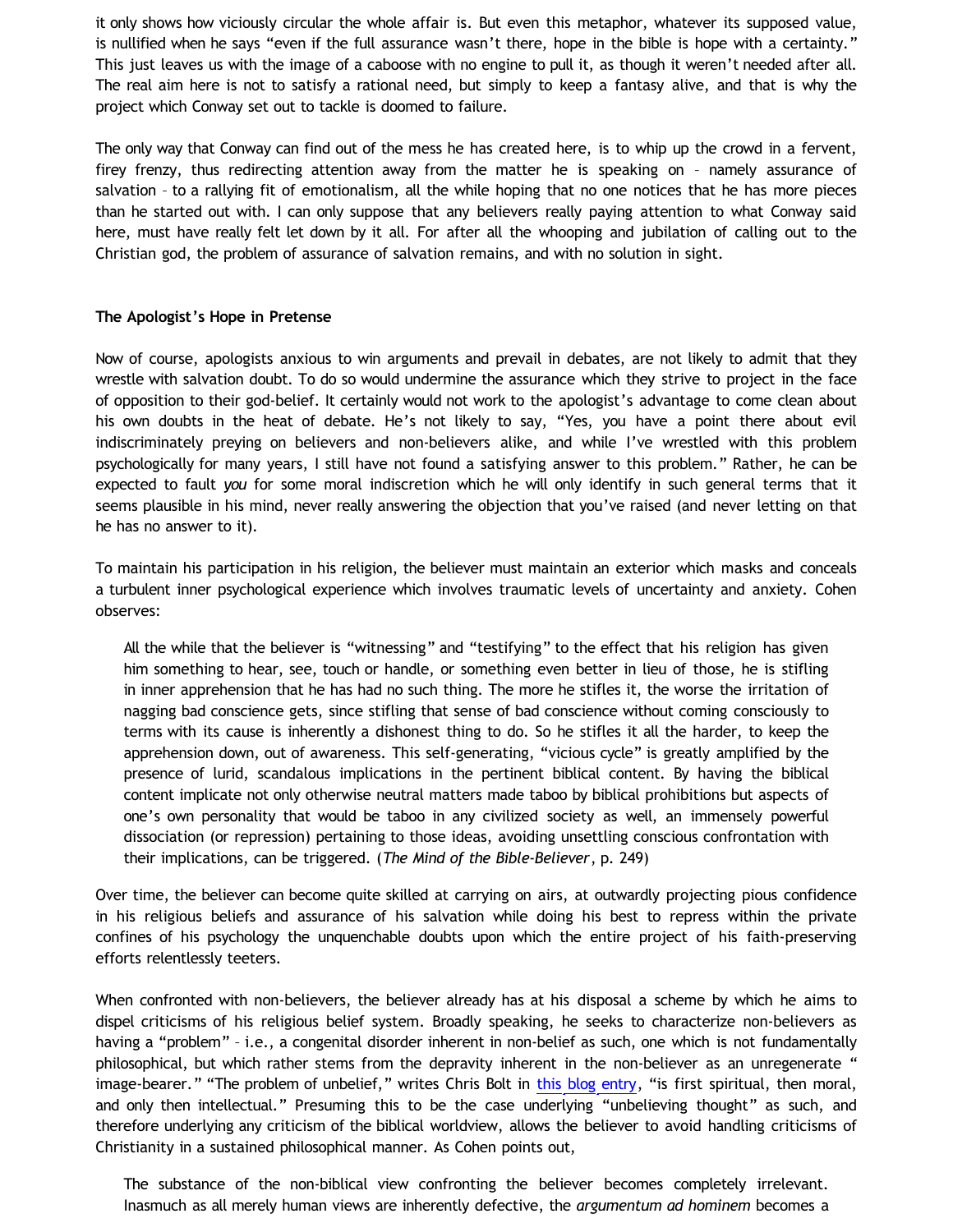fair argument, and the blow is softened by that argument's equal validity and "impartial" applicability against all, including the Christian if he weakens and lets his thinking stray outside biblical premises. Critical thinking about human affairs is simply despaired of as futile. (*The Mind of the Bible-Believer*, p. 179)

Bolt himself offers a poignant example of this in action in the very blog entry cited above. He writes:

A former classmate who serves as a professor at the college level sometimes has students who come to his office expressing doubt about the existence of God. Before engaging them in any sort of intellectual conversation, he wisely asks such students, "What sin are you currently struggling with?"

When it comes to the question of the Christian god's existence, the believer is to treat all instances of doubt as indicative of the presence of "sin," even if it is he who is experiencing such doubts, thus allowing him to defuse the philosophical gravity of any objection that might be thrown up against belief in the Christian god's existence and shift the focus of attention on the personal affairs of the individual expressing or contemplating the doubts in question. Objections, then, are never to enjoy a fair hearing in the believer's court, for they are presumed to be invalid and arising from depravity from the very start. In the same blog entry, Bolt offers the following rationale for relying on *ad hominem*:

the problem is with the unbeliever. It is not with the evidence. More evidence will not change a thing. Only repentance from sin and trust in Jesus Christ. That includes sins of the intellect. The whole person must turn from evil to good, for Christ is Lord and Savior of the whole person.

By framing the issue in terms of the non-believer being evil and needing to "turn from evil to good," the believer cons himself into imaging his own self as some kind of soldier in a cosmic battle between good and evil, thus allowing him to ignore the philosophical content of a critic's objections, since there's something far more important going on here, at least in his mind. The rational integrity of one's ideas is of no concern; being on the right side of the war between supernatural good and this-worldly evil is vastly more important. Unfortunately for the believer, this means that the notion of "sins of the intellect" includes applications of this-worldly means of knowledge (i.e., *reason*), which is condemned in the biblical text (cf. I Cor. 3:19 et al.), especially if it leads a thinker to anti-biblical conclusions (which it does time and time again).

As Cohen rightly points out:

While the Bible does not explicitly say that independent thinking is the cardinal sin – to do so would give away the game – … it is the crux of any biblically authentic definition of sin, one particularly incompatible with doing the devotional program. (Op. cit., p. 179)

Apologists like to maintain that there is more than sufficient evidence for their god's existence, but the non-believer's own depravity prevents him from recognizing it as such. Believers may be happy to congratulate themselves for the apparent cleverness of such maneuvers, but in fact their implementation only highlights the philosophical insecurity of their god-beliefs: if the philosophical integrity of their worldview were in fact as unimpeachable as apologists style it, it seems that they would be more willing to recognize that an individual's personal affairs are irrelevant to the question of a particular objection's claim to validity. But apologists won't have any of that.

When it comes to discussions of evidence, however, we must ask: what evidence does the apologist have to inform his own sought-after assurance of his own salvation? On this question the bible is especially unhelpful. One cannot point to "works" ("lest any man should boast" – Eph. 2:9), or "fruits" ("ye shall know them by their fruits" – Mt. 7:16), for salvation is not preconditional to either "works" or "fruits," and they can be outwardly mimicked by non-Christians, whether it be almsgiving, prayer, fellowship (think of Judas before he defected), church attendance, etc. Even "speaking in tongues," which in itself is a controversial topic among various denominations, fails as an indicator of salvation for it does not produce actual language, but rather inarticulate vocalizations seemingly approximating the rhythm of speech, but no more meaningful than grunting and groaning. The Christian bible even includes examples of marvels who were not "of Christ." So what evidence assures us that any particular person is truly saved?

In answer to this question, Cohen makes the following point: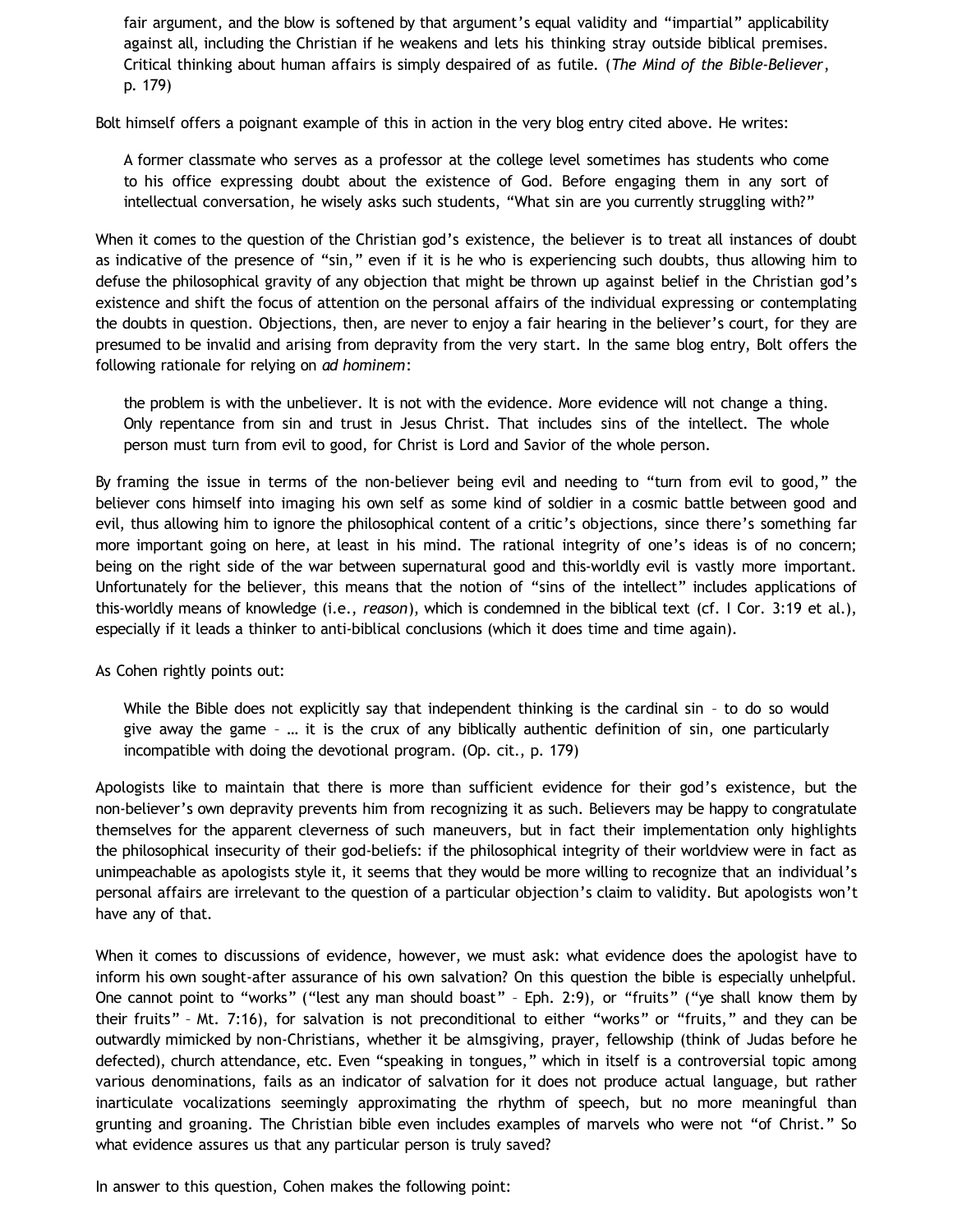What does the Bible have to say about indicators of salvation? It cannot be emphasized too strongly that the Bible gives only this, for a working definition, as a criterion observable or distinguishable by the believer: "…he that shall endure unto the end, the same will be saved." [Mt. 24:13] The point that a true saint of the church can be known only when the entire span of his life is known is made numerous times in the New Testament. Apparently, one cannot measure a saint until he is dead. Examples in the early church of individuals who wanted to be Christians, but turned out in the long run to lack the right stuff, include Judas, Ananias, Sapphira, and Simon the Sorcerer; in the later church period, whole ostensible churches, or even the majority of them, outwardly professed faith but were condemned. (*The Mind of the Bible-Believer*, p. 20)

(Passages which Cohen cites in regard to a saint being known qua saint "only when the entire span of his life is known," are: Matt. 10:22; 24:12-51; 25:1-13; Mark 13:13, 35-37; Luke 12:35-40, 42-48; 21:19; Rom. 2:7; 8:25; I Thess. 5:2-8; I Tim. 4:16; 2 Tim. 2:12; 4:7; Heb. 3:12, 14; James 1:12; 5:11; Rev. 2:17; 3:3-13; 13:10, and 16:15. Passages which Cohen cites regarding "whole ostensible churches, or even a majority of them" being "condemned" are: 2 Cor. 22:13-15, 26; Phil. 1:15, 17-18; 1 John 2:19; and Rev. chaps. 2 and 3.)

If a believer's salvation cannot be assured until his whole life has passed, then assessing the security of his salvation will never be conclusive so long has he remains among the living. So long as a believer is still living, the possibility remains, regardless of how improbable he might want to characterize it, that he may defect from the faith sometime in the future. And should he depart from the faith, this can only mean, on his own reasoning, that he was never truly a Christian, for we are reminded of what I John 2:19, states, the very passage which the apologist himself cited in discounting a critic's claims to being a former Christian:

They went out from us, but they were not of us; for if they had been of us, they would no doubt have continued with us: but they went out, that they might be made manifest that they were not all of us.

Neither the believer nor Christianity's critics can say with any assurance that the believer will *not* depart from Christianity at some future point in his lifetime. And since many, many self-professed Christians have defected from the faith in the past (high-profile examples include everyone from Dan Barker to Farrell Till to Michael Sudduth, etc.), the possibility of departure from Christianity cannot be denied on the part of any believer who has not yet died. So the only assurance we have on this matter seems to be the assurance of uncertainty in regard to any particular believer's actually being saved.

But even in the case of deceased believers, do we have any assurance that any of them were truly saved? What evidence do we have that another self-professing Christian, now passed on, "endured to the end"? It is believed that the apostle Paul died in Rome under Caesar's orders. But how do we know that Paul did not renounce his faith while awaiting execution, or even before this, or that he only *believed* that he was saved when in fact he really wasn't? How about John Calvin? What assurance do we have that he "endured to the end " in the faith and was really saved? How about Charles Hodge, the 19th century Presbyterian theologian and a leading proponent of Calvinism in America? What assurance do we have that he was truly saved and "endured to the end"? We can ask the same questions about Cornelius Van Til and Greg Bahnsen, both champions of presuppositional apologetics. How can we be sure that these individuals were truly saved and actually numbered among "the elect"? If they didn't, how can one have any confidence in their teachings? If we cannot be assured of their salvation, how can we be assured of the authenticity of their teachings? Do those who initially promoted Michael Sudduth's book *The Reformed Objection to Natural Theology* still go around touting it as a great scholarly work? Or, is it now soiled given the present state of Sudduth's personal affairs?

### **Conclusion**

Remember that it is the apologist who wants to make matters personal. He wants to reserve the right to discount what a critic says about Christianity on the assumption that, as a non-Christian, he has internal spiritual, moral and intellectual problems which he cannot overcome and which discolor his ability to think straight on such matters. Unfortunately, the apologist himself cannot give us any assurance that he himself is immune to these same forces (let alone legitimate evidence that they exist), for he cannot give us any assurance of his own soteriological security or spiritual integrity. The bible's own prescription for assessing whether or not one has truly been saved - namely knowing if a saint has "endured to the end" (Mt. 24:13) only secures doubt, not assurance.